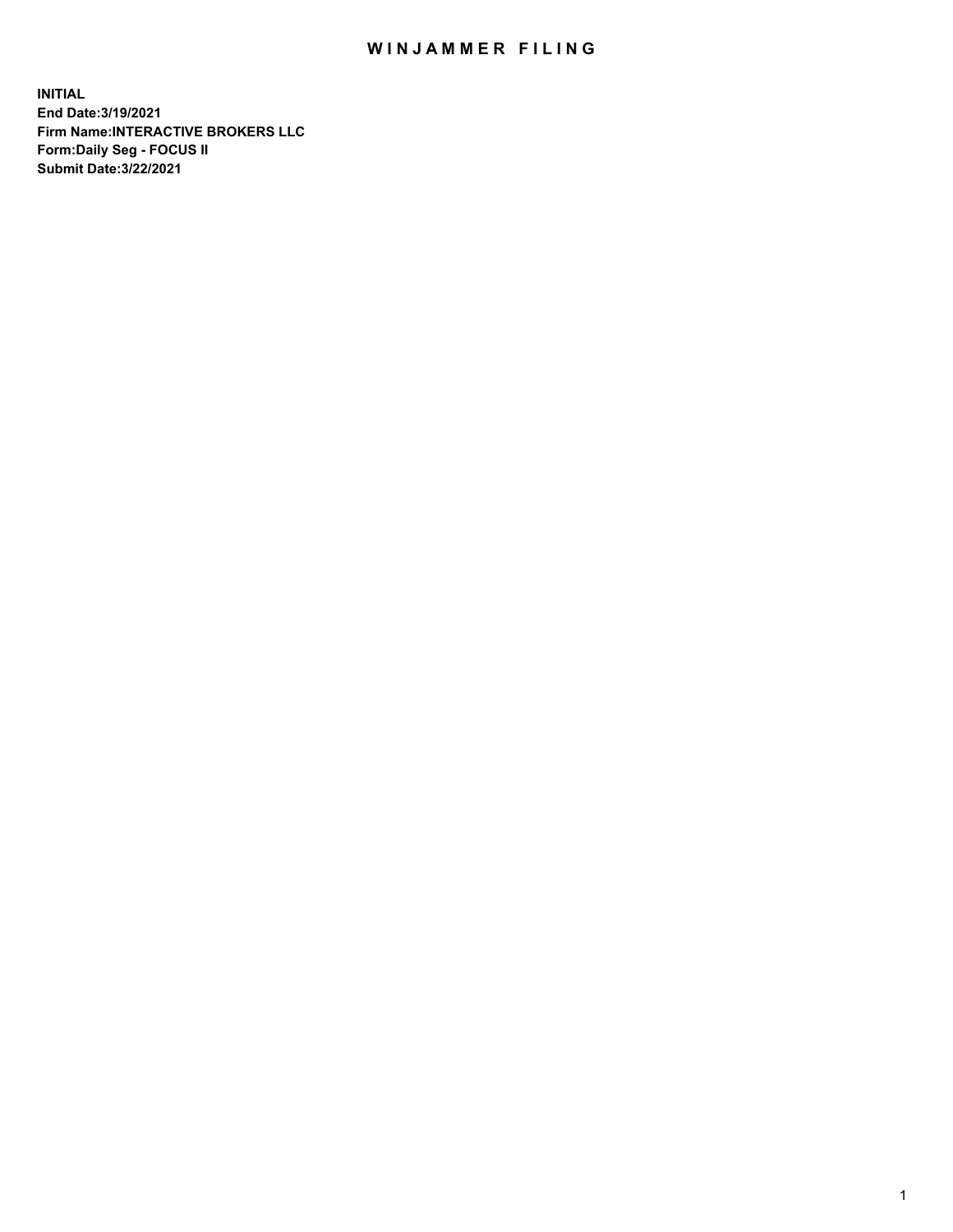**INITIAL End Date:3/19/2021 Firm Name:INTERACTIVE BROKERS LLC Form:Daily Seg - FOCUS II Submit Date:3/22/2021 Daily Segregation - Cover Page**

| Name of Company                                                                                                                                                                                                                                                                                                                | <b>INTERACTIVE BROKERS LLC</b>                                                                  |  |
|--------------------------------------------------------------------------------------------------------------------------------------------------------------------------------------------------------------------------------------------------------------------------------------------------------------------------------|-------------------------------------------------------------------------------------------------|--|
| <b>Contact Name</b>                                                                                                                                                                                                                                                                                                            | James Menicucci                                                                                 |  |
| <b>Contact Phone Number</b>                                                                                                                                                                                                                                                                                                    | 203-618-8085                                                                                    |  |
| <b>Contact Email Address</b>                                                                                                                                                                                                                                                                                                   | jmenicucci@interactivebrokers.c<br>om                                                           |  |
| FCM's Customer Segregated Funds Residual Interest Target (choose one):<br>a. Minimum dollar amount: ; or<br>b. Minimum percentage of customer segregated funds required:% ; or<br>c. Dollar amount range between: and; or<br>d. Percentage range of customer segregated funds required between:% and%.                         | $\overline{\mathbf{0}}$<br>$\overline{\mathbf{0}}$<br>155,000,000 245,000,000<br>0 <sub>0</sub> |  |
| FCM's Customer Secured Amount Funds Residual Interest Target (choose one):<br>a. Minimum dollar amount: ; or<br>b. Minimum percentage of customer secured funds required:%; or<br>c. Dollar amount range between: and; or<br>d. Percentage range of customer secured funds required between:% and%.                            | $\overline{\mathbf{0}}$<br>$\overline{\mathbf{0}}$<br>80,000,000 120,000,000<br>0 <sub>0</sub>  |  |
| FCM's Cleared Swaps Customer Collateral Residual Interest Target (choose one):<br>a. Minimum dollar amount: ; or<br>b. Minimum percentage of cleared swaps customer collateral required:% ; or<br>c. Dollar amount range between: and; or<br>d. Percentage range of cleared swaps customer collateral required between:% and%. | $\frac{0}{0}$<br>0 <sub>0</sub><br>0 <sub>0</sub>                                               |  |

Attach supporting documents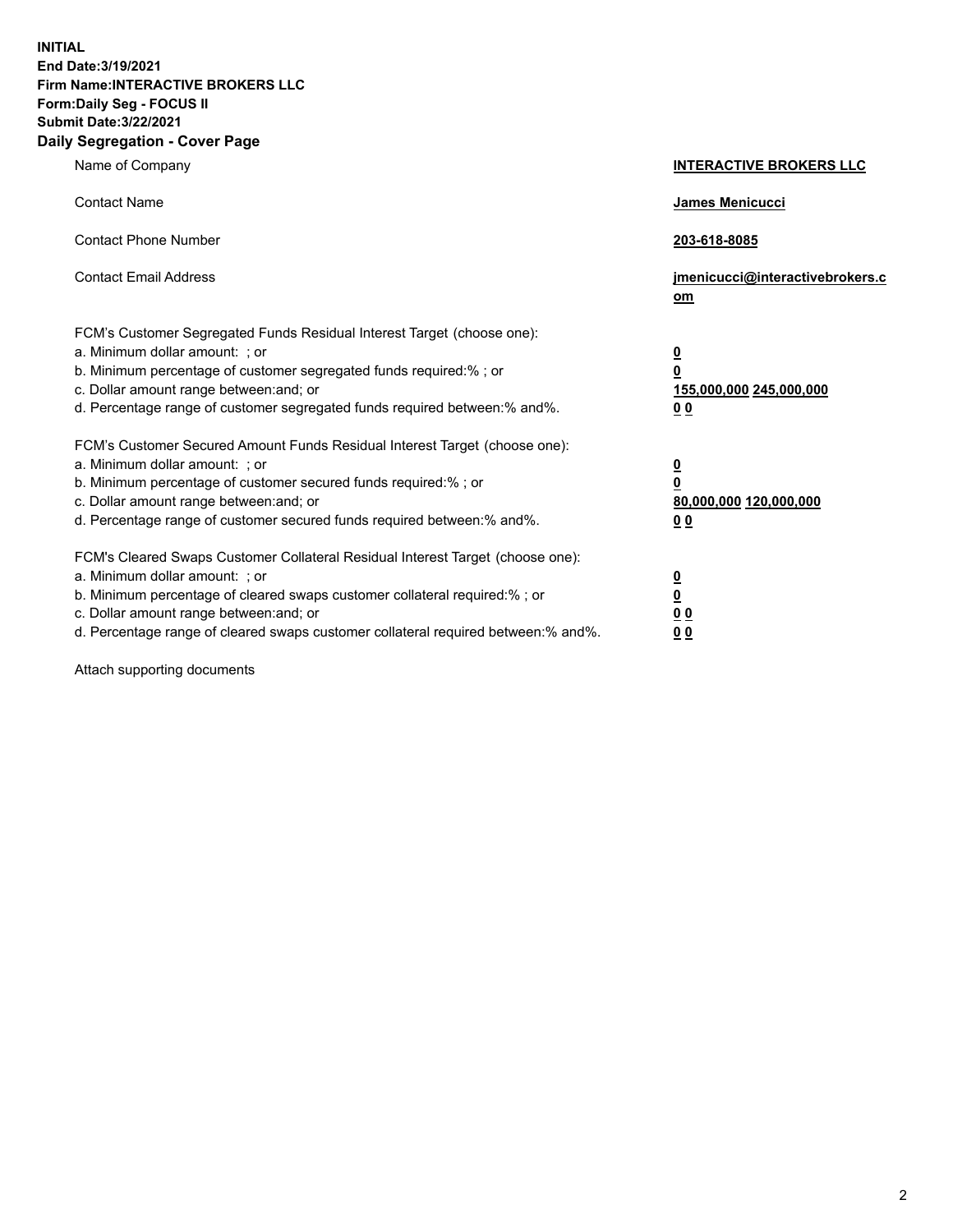**INITIAL End Date:3/19/2021 Firm Name:INTERACTIVE BROKERS LLC Form:Daily Seg - FOCUS II Submit Date:3/22/2021 Daily Segregation - Secured Amounts**

## Foreign Futures and Foreign Options Secured Amounts Amount required to be set aside pursuant to law, rule or regulation of a foreign government or a rule of a self-regulatory organization authorized thereunder **0** [7305] 1. Net ledger balance - Foreign Futures and Foreign Option Trading - All Customers A. Cash **495,998,064** [7315] B. Securities (at market) **0** [7317] 2. Net unrealized profit (loss) in open futures contracts traded on a foreign board of trade **-7,681,727** [7325] 3. Exchange traded options a. Market value of open option contracts purchased on a foreign board of trade **135,393** [7335] b. Market value of open contracts granted (sold) on a foreign board of trade **-7,545** [7337] 4. Net equity (deficit) (add lines 1. 2. and 3.) **488,444,185** [7345] 5. Account liquidating to a deficit and account with a debit balances - gross amount **10,181** [7351] Less: amount offset by customer owned securities **0** [7352] **10,181** [7354] 6. Amount required to be set aside as the secured amount - Net Liquidating Equity Method (add lines 4 and 5) **488,454,366** [7355] 7. Greater of amount required to be set aside pursuant to foreign jurisdiction (above) or line 6. **488,454,366** [7360] FUNDS DEPOSITED IN SEPARATE REGULATION 30.7 ACCOUNTS 1. Cash in banks A. Banks located in the United States **30,925,302** [7500] B. Other banks qualified under Regulation 30.7 **0** [7520] **30,925,302** [7530] 2. Securities A. In safekeeping with banks located in the United States **325,001,500** [7540] B. In safekeeping with other banks qualified under Regulation 30.7 **0** [7560] **325,001,500** [7570] 3. Equities with registered futures commission merchants A. Cash **0** [7580] B. Securities **0** [7590] C. Unrealized gain (loss) on open futures contracts **0** [7600] D. Value of long option contracts **0** [7610] E. Value of short option contracts **0** [7615] **0** [7620] 4. Amounts held by clearing organizations of foreign boards of trade A. Cash **0** [7640] B. Securities **0** [7650] C. Amount due to (from) clearing organization - daily variation **0** [7660] D. Value of long option contracts **0** [7670] E. Value of short option contracts **0** [7675] **0** [7680] 5. Amounts held by members of foreign boards of trade A. Cash **261,208,111** [7700] B. Securities **0** [7710] C. Unrealized gain (loss) on open futures contracts **-8,723,809** [7720] D. Value of long option contracts **135,393** [7730] E. Value of short option contracts **-7,545** [7735] **252,612,150** [7740] 6. Amounts with other depositories designated by a foreign board of trade **0** [7760] 7. Segregated funds on hand **0** [7765] 8. Total funds in separate section 30.7 accounts **608,538,952** [7770] 9. Excess (deficiency) Set Aside for Secured Amount (subtract line 7 Secured Statement Page 1 from Line 8) **120,084,586** [7380] 10. Management Target Amount for Excess funds in separate section 30.7 accounts **80,000,000** [7780] 11. Excess (deficiency) funds in separate 30.7 accounts over (under) Management Target **40,084,586** [7785]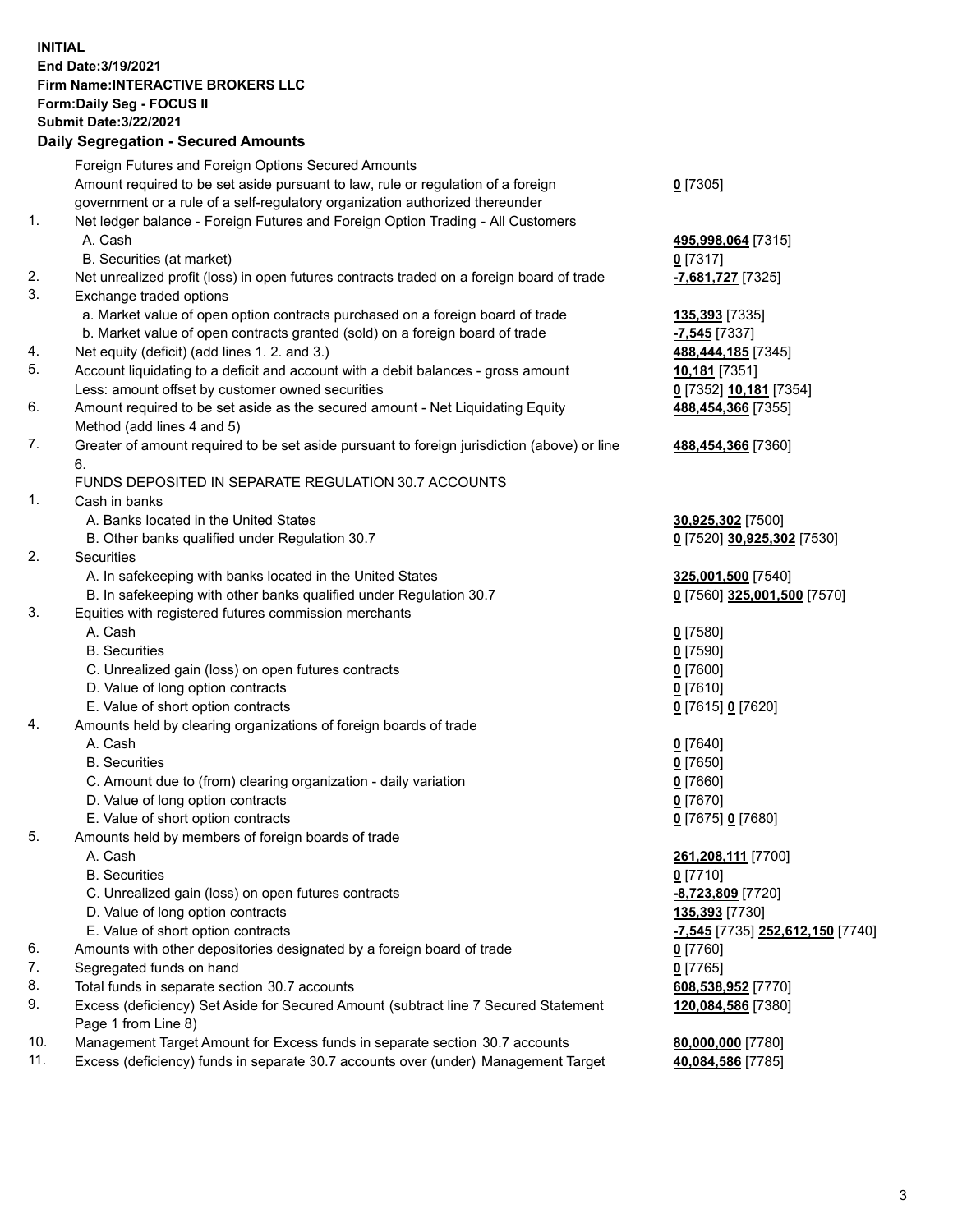**INITIAL End Date:3/19/2021 Firm Name:INTERACTIVE BROKERS LLC Form:Daily Seg - FOCUS II Submit Date:3/22/2021 Daily Segregation - Segregation Statement** SEGREGATION REQUIREMENTS(Section 4d(2) of the CEAct) 1. Net ledger balance A. Cash **6,396,985,892** [7010] B. Securities (at market) **0** [7020] 2. Net unrealized profit (loss) in open futures contracts traded on a contract market **156,677,621** [7030] 3. Exchange traded options A. Add market value of open option contracts purchased on a contract market **277,072,522** [7032] B. Deduct market value of open option contracts granted (sold) on a contract market **-220,844,398** [7033] 4. Net equity (deficit) (add lines 1, 2 and 3) **6,609,891,637** [7040] 5. Accounts liquidating to a deficit and accounts with debit balances - gross amount **1,813,739** [7045] Less: amount offset by customer securities **0** [7047] **1,813,739** [7050] 6. Amount required to be segregated (add lines 4 and 5) **6,611,705,376** [7060] FUNDS IN SEGREGATED ACCOUNTS 7. Deposited in segregated funds bank accounts A. Cash **2,421,756,474** [7070] B. Securities representing investments of customers' funds (at market) **1,904,501,000** [7080] C. Securities held for particular customers or option customers in lieu of cash (at market) **0** [7090] 8. Margins on deposit with derivatives clearing organizations of contract markets A. Cash **505,477,449** [7100] B. Securities representing investments of customers' funds (at market) **1,917,580,553** [7110] C. Securities held for particular customers or option customers in lieu of cash (at market) **0** [7120] 9. Net settlement from (to) derivatives clearing organizations of contract markets **7,175,356** [7130] 10. Exchange traded options A. Value of open long option contracts **276,870,892** [7132] B. Value of open short option contracts **-220,790,902** [7133] 11. Net equities with other FCMs A. Net liquidating equity **0** [7140] B. Securities representing investments of customers' funds (at market) **0** [7160] C. Securities held for particular customers or option customers in lieu of cash (at market) **0** [7170] 12. Segregated funds on hand **0** [7150] 13. Total amount in segregation (add lines 7 through 12) **6,812,570,822** [7180] 14. Excess (deficiency) funds in segregation (subtract line 6 from line 13) **200,865,446** [7190] 15. Management Target Amount for Excess funds in segregation **155,000,000** [7194]

16. Excess (deficiency) funds in segregation over (under) Management Target Amount Excess

**45,865,446** [7198]